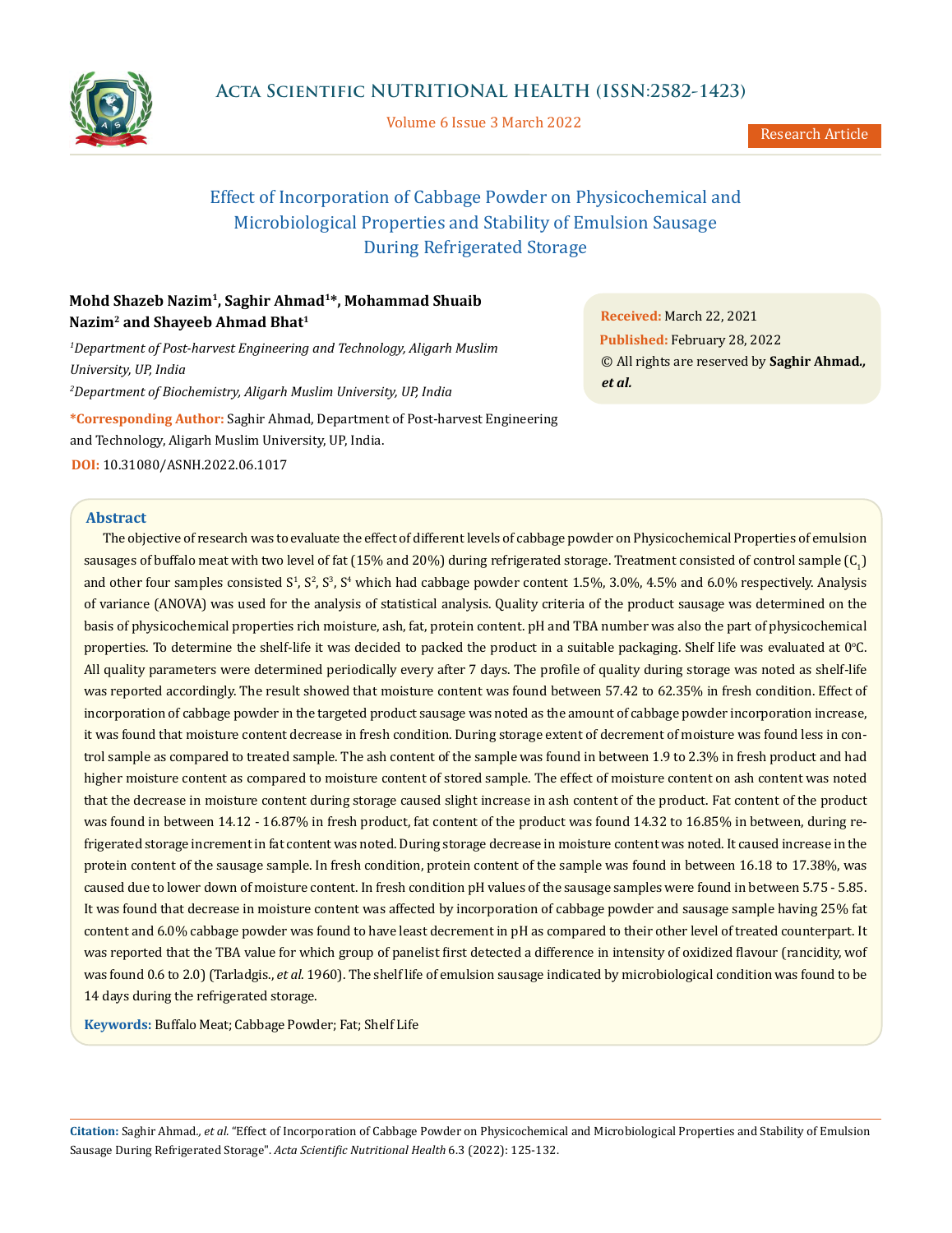#### **Abbreviations**

ANOVA: Analysis of Variance; TBA No: Thiobarbituric Acid; TPC: Total Plate Count

#### **Introduction**

Meat is define by the Codex Alimentarius as "All parts of an animal that are intended for or have been judged as safe and suitable for human consumption. Meat is comprised of high quality protein with essential amino acids, proper moisture content and fat. Meat is rich in Vitamin B complex and minerals like phosphorus, calcium, zinc, magnesium iron etc. There is no dietary- fiber in meat and meat product. The absence of dietary fibre leads to constipation, several stomach and intestinal disorder. Meat sausage is incorporated with cabbage powder to fulfill dietary requirement of buffalo meat. It have been observed that the metabolic rate is affected by the food rich in dietary fiber and it also helps in the prevention of the diabetes [1]. Except carbohydrate and dietary fibre, meat has all the nutrient which are required for the growth and health of human being. Meat and their product has enough amount of protein, vitamin, minerals and micronutrient which are needed for the growth and health of human being. Meat production and processing offers a golden chance to improve the values of this product and by adopting HACCP plan we can produced safe meat with improved shelf-life. According to WHO, around 2 billion people in the world are deficient in key vitamins and minerals, particularly vitamin A, zinc, iron and iodine. People becomes deficient in nutrition, when they do not take the nutrient from different sources, such as cereals, fruits, vegetables and fresh fruits.

 According to FAO (outlook 2014) meat is highly nutritious food which is particularly require for HIV AIDS infected communities and also for women and children. 20g of animal protein per person per day or 7.3 kg per year should be provided to overcome the malnutrition and under-nourishment problem. India has 50.34% share in buffalo meat production in the world. Buffalo meat is abundance in our country. It has high quality protein and it gives a source of several commercial products which can be value added and marketed, good income and employment can be generated. Due to the fact that meat and meat product do not have fiber therefore continuous consumption of meat product lead to stomach and intestinal disease like constipation and even colon cancer. All food having high nutrient consume by human being but does not contain dietary fiber may cause some stomach and intestinal disease. In this research, cabbage powder incorporation was plan to make the meat product healthy for human beings. Cabbage (Brassica oleracea L. var. capitata), it is the most grown vegetables in the world. Cabbage belongs to the Cruciferous family, which includes broccoli, cauliflower, and kale. There are many varieties of cabbage differing in cultivation, size, shape, color and texture off the head [2]. Medicinal properties which are exploited, to combat several disease and provide health effect in human being, when cabbage is incorporated in traditional processed food product. Research on medicinal effect of cabbage have shown to control complex stomach disease like peptic ulcer [3], and it also assist the lowering of serum LDL levels [4]. Analytical determination had shown that carbohydrates is being principal component of cabbage is consisting of nearly 90% dry weight, in which one-third is dietary fiber and two-third represent low molecular weight carbohydrate. While glucosinolates are other typical constitutes presents [5]. There is significant role of dietary fiber in human diet. The scarcity of dietary fiber in human diet leads to several complex diseases including constipation, type 2 diabetes, cardiovascular disease, colon cancer and other gastrointestinal disease [6]. The principal objectives of the study were taken to determine several physicochemical properties viz. the effect of refrigerated storage on pH value, TBA number, protein, fat, ash and moisture content periodically every after seven days till the end of shelf- stability of the product.

#### **Objective of the Study**

The objective of the research was to incorporate the cabbage powder for development of sausage.

## **Materials and Methods**

Samples of meat were arranged from the meat shop located in the vicinity of the University, slaughter house of Aligarh municipal corporation had traditional techniques of slaughtering buffalos as per halal method. To bring consistent post-mortem glycolysis in the animal after slaughter, they were kept in a lairage for a time of 20 hours. To get enough meat for samples preparation, the part biceps femoris muscle was choosen of the female buffalo, between the age of 2.5 to 3.5 years. Sample of meat were brought to laboratory within four hours after slaughtering of the buffalo. Combination of film was used for packaging the meat chunk which was obtained from the market and brought to the laboratory within 20

**Citation:** Saghir Ahmad*., et al.* "Effect of Incorporation of Cabbage Powder on Physicochemical and Microbiological Properties and Stability of Emulsion Sausage During Refrigerated Storage". *Acta Scientific Nutritional Health* 6.3 (2022): 125-132.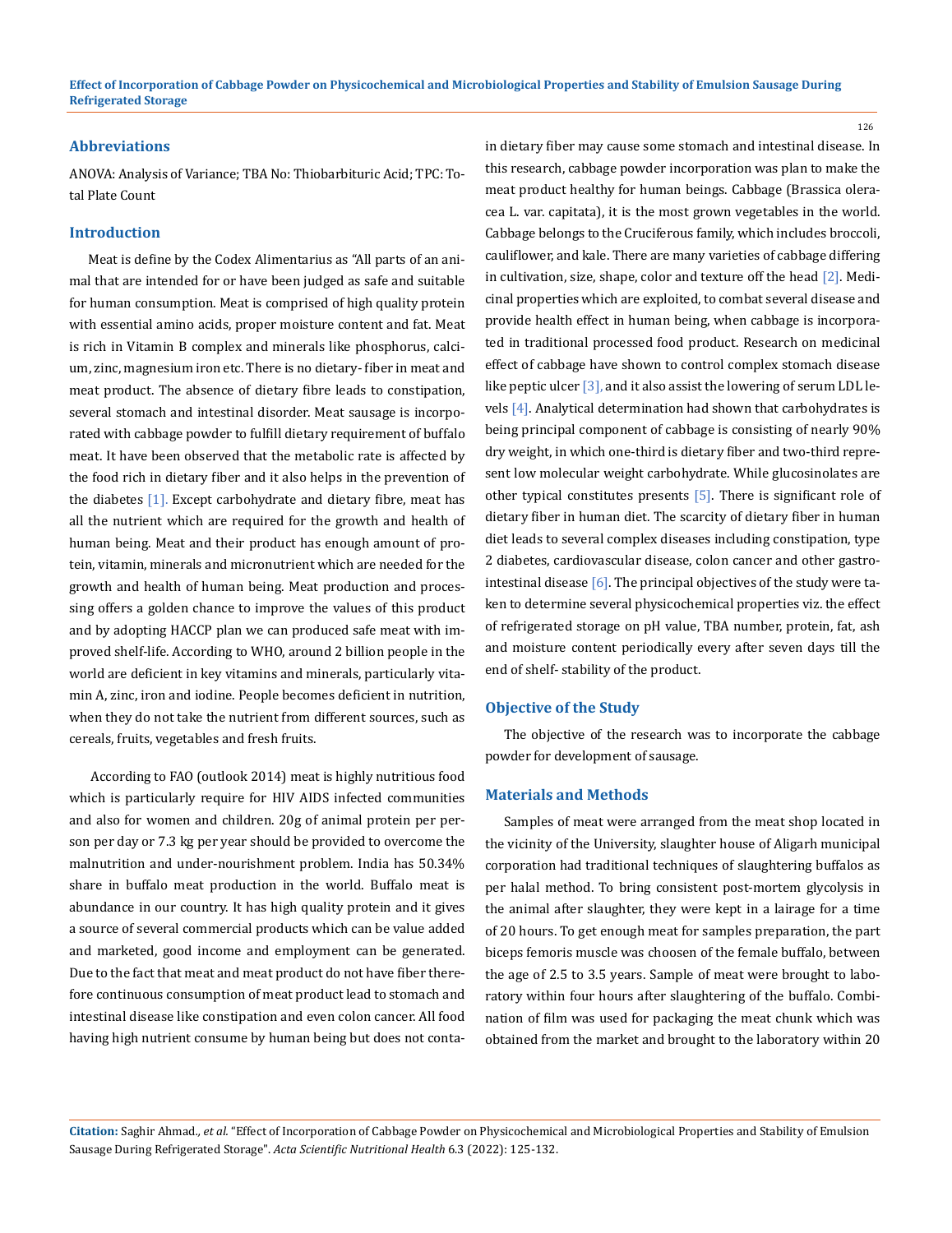minutes. Cabbage, Spices, salts, condiments and packaging material (combination film) were arranged from the market located in the vicinity of the university. The samples of meat and fat are stored in low temperature cabinet (Yarco India) at 2°C. The casing material for sausages were arranged from PRS technology Delhi. Deboning of meat was done immediately after washing. Fat and minced meat was chopped in a bowl chopper and added with cabbage powder, spices, condiments and preservative. At the end of mincing the mix was stuff into polymer casing and put under refrigerated storage. As usual in the sausage 20 - 25% white fat was taken in the formulation while level of cabbage was kept between 1.5 to 6.0%. In the beginning levels of cabbage were taken as 1.5, 3.0, 4.5 and 6.0% and finally ANOVA provided optimal solution. Further storage study was carried out under refrigerated storage periodically after seven days to study self-stability.

#### **Evaluation of physicochemical properties**

Ash and moisture content was determined by standard hot air oven [7]. Fat content was determined by Soxhlet apparatus. Measurement of pH was done using pH meter (Khera model, India). Measurement of protein was done by Kjeldahl method. Pearson 1973, method was used to measure TBA number taking the help of digital spectrophotometer (model 310E, India).

#### **Statistical analysis**

Analysis of variance (ANOVA) was used for analysis of statistical analysis (Cochran and Cox 1992).

#### **Results and Discussion**

#### **Effect on moisture content**

Moisture content of sausage is an important property to determine the quality and shelf life of the product. Higher the moisture content, the sample would be more susceptible for growth of micro-organism but it has good sensory characteristics such as texture, juiciness, mouth feel etc.

#### **At 15% fat**

The moisture content of emulsion sausage incorporated with different concentration of cabbage powder has been shown in table 1. Moisture contents of the samples were found in between 58.25  $-62.66\%$ . During refrigerated storage at 0°C, moisture contents of these samples significantly significant (p < 0.05) decreased. The decrease were due to evaporation of moisture through the permeable packaging film. It was noted that in case of sausage sample treated with different levels of cabbage powder, decrease in moisture content during storage was less as compared to their controlled counterpart and sample treated with 6.0% cabbage powder sample was noted minimum decrease in moisture content. This was due to increased water binding capacity (WBC) of the samples incorporated with cabbage powder because it has an antioxidant property N Cumby., *et al.* (2008) [8], reported that improved water holding capacity of meat by incorporation of antioxidant. The final moisture contents of these samples were found in the range of 53.86 - 58.25% on 14 day of storage (Figure 1).

#### **At 20% fat**

It was noticed that by increasing levels of fat constantly decreased moisture content of sausages samples. Ahmad and Srivastava (2007) [9] reported that increasing levels of fat decrease significant ( $p < 0.05$ ) the moisture content of the sausages because the required medium for making the emulsion is fat and water and once the proportion fat increases, obviously moisture content decreases. These results are in similarity of Olivares., *et al*. (2010) [10] found higher water content in low fat sausages.

Table 2 presents the results of moisture contents of buffalo meat emulsion sausage prepared with 20% fat. The moisture contents of all samples of sausage were found in the range of 57.42 - 61.55% in emulsion product. During refrigerated storage of emulsion sausage at 0oC significant (p < 0.05) decrease in moisture content was noted. The decrease were due to evaporation of moisture through the permeable packaging film. Figure shows the moisture loss behavior of emulsion sausages samples during refrigerated storage (°C). In both levels of fat, significant ( $p < 0.05$ ) effect of different antioxidants on moisture content had been observed.



**Figure 1:** Evaluation of moisture content of sausages incorporated with 15% fat during refrigerated storage at 00C.

**Citation:** Saghir Ahmad*., et al.* "Effect of Incorporation of Cabbage Powder on Physicochemical and Microbiological Properties and Stability of Emulsion Sausage During Refrigerated Storage". *Acta Scientific Nutritional Health* 6.3 (2022): 125-132.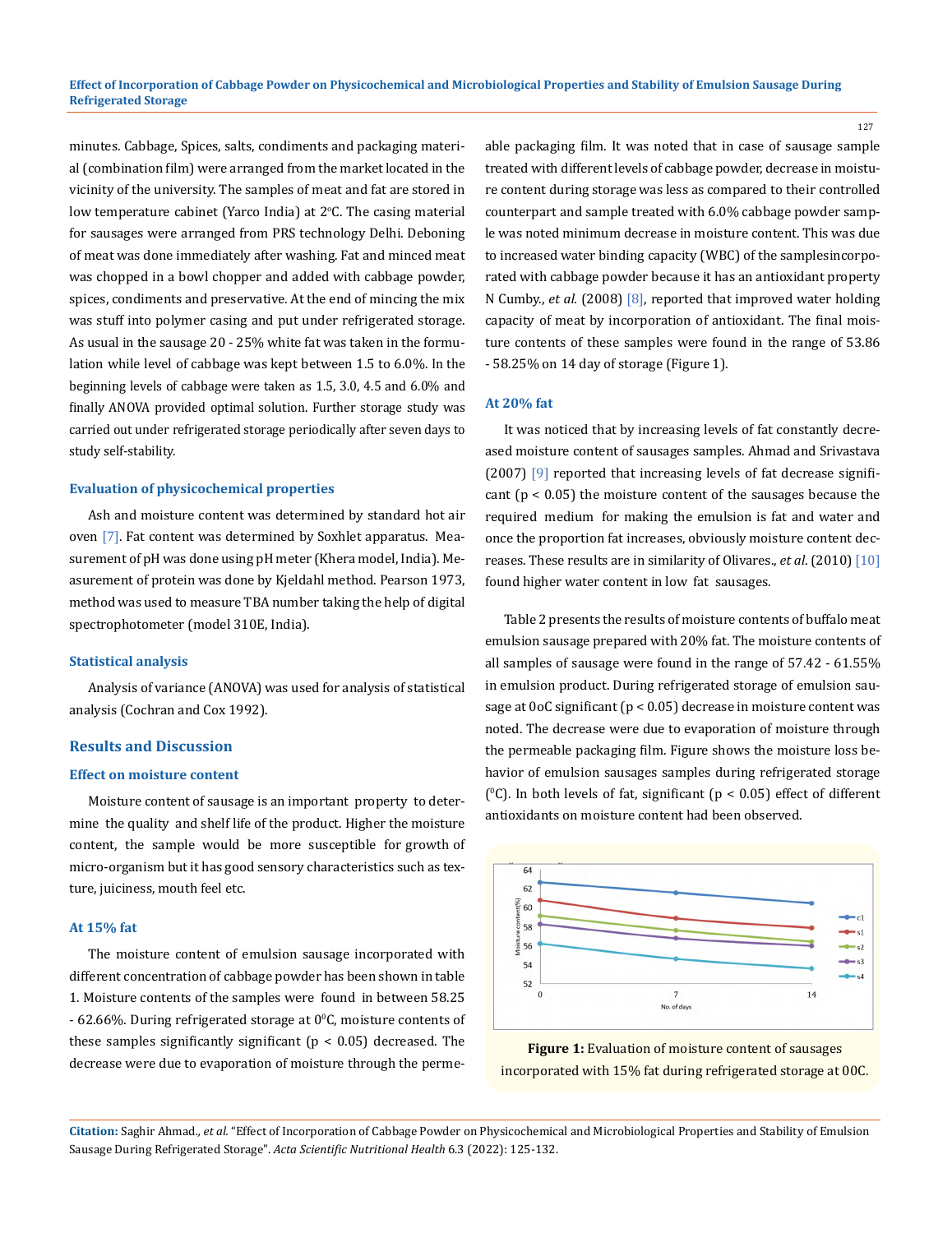

**Figure 2:** Evaluation of moisture content of sausages incorporated with 20% fat during refrigerated storage at 00C.

| <b>Sample</b>  | Storage Periods (no. of days) 15% fat |                    |                     |  |
|----------------|---------------------------------------|--------------------|---------------------|--|
|                | $\bf{0}$                              | 7                  | 14                  |  |
| C <sub>1</sub> | $62.66 \pm .02887$                    | $61.57 \pm .0200$  | $60.46 \pm 0.01528$ |  |
| S1             | $60.78 \pm 0.02517$                   | $58.87 \pm .03215$ | $57.86 \pm .03606$  |  |
| S <sub>2</sub> | $59.14 \pm 0.02646$                   | $57.6 \pm .0400$   | $56.41 \pm .60754$  |  |
| S <sub>3</sub> | $58.25 \pm .0200$                     | $56.77 \pm .02517$ | $55.97 \pm .00577$  |  |
| S <sub>4</sub> | $56.2 \pm .02010$                     | $54.6 \pm .02310$  | $53.58 \pm .00358$  |  |
|                | Storage period (No. of days) 20% fat  |                    |                     |  |
|                |                                       |                    |                     |  |
| <b>Sample</b>  | $\bf{0}$                              | 7                  | 14                  |  |
| C <sub>1</sub> | $61.55 \pm .01155$                    | $60.47 \pm 0.000$  | $59.42 \pm .05508$  |  |
| S1             | $59.48 \pm 0.000$                     | $58.03 \pm .22368$ | $56.81 \pm .06557$  |  |
| S <sub>2</sub> | $58.76 \pm .03055$                    | $56.55 \pm .2610$  | $56.09 \pm .25482$  |  |
| S <sub>3</sub> | $57.42 \pm .27154$                    | $55.8 \pm .21962$  | $54.6 \pm .22811$   |  |

**Table 1:** Values are means of three replicates ± SD; Means with

different letters differ significantly ( $p < 0.05$ ). C = control, s1= sample with 1.5% cabbage powder, s2= sample with 3.0% cabbage powder, s3= sample with 4.5% cabbage powder, s4= sample with 6.0% cabbage powder.

## **Effect on thiobarbituric acid number (TBA)**

Thiobarbituric acid (TBA) number is a property which determined the extent of rancidity in the meat product. Air packaging system and combination film as a packaging material was used as packing of emulsion sausages. The meat sausage sample have enough fat and there is probable risk of oxidation of the fat by the oxygen present in the atmosphere ultimately it may caused development of rancidity but in meat product it is known as wof (warm off flavour). The extent of rancidity is co-related with a sensory score of aroma attributes there is a stage of rancidity/wof when the relevant aroma is detected. The TBA values when exceeded in the range of 1-2 mg of malonaldehyde/kg, the WOF was detected as per sensory evaluation [11]. Malonaldehyde as the ultimate product of TBA reagent with the oxidize fat, it gives a reddish complex compound. Expressed as mg of malonaldehyde of sample. The spectrophotometric result provides the values in terms of absorption of the ultimate red color. The range is taken 530 - 538 nm. Two moles of TBA reagent with 1 mole of malonaldehyde gives a red pigment product [12].

### **At 15% fat**

In emulsion condition, TBA number values were between 0.107 - 0.1580 mg of malonaldehyde/kg of meat (Table 2 and figure 2). When the samples was kept under stored condition at  $0^{\circ}$ C, TBA value of all samples was increased. It happened because during preparation of sausage some oxygen molecules entrapped inside casing and exposure of light which causes the oxidation of fat. The antioxidative property of cabbage powder prevents oxidation of fat. Samples incorporated with 6.0% powder concentration showed minimum TBA number. The TBA profile during storage was found to be increasing (Table 2 and figure 2). after 14 days of storage, TBA number values were between 0.202 - 00.317 mg of malonaldehyde/kg of meat. Greene and Cumuze (1981) [13] reported that oxidised flavour developed in range of 0.6 - 2.0. Ali (2011) [14] reported that TBA values of ground beef increased gradually and significantly (p < 0.05) during storage period.

#### **At 20% fat**

Table 2 and figure 3, presents the results of TBA number analysis of emulsion sausages incorporated with 20% fat during refrigerated storage (0°C). TBA number values were between 0.127 - 0.167 mg of malonaldehyde/kg of meat in emulsion condition. Samples incorporated with 6.0% cabbage powder concentration showed minimum TBA number in emulsion condition. Refrigerated storage significantly ( $p < 0.05$ ) increased the TBA number of all samples. Control sample (without cabbage powder concentration) showed highest TBA number. Increasing fat level consistently increased TBA number in all samples of emulsion sausages. After 14 days of storage, TBA number was between 0.205 - 0.312 mg of malonaldehyde/kg of meat. That results were similar to the results reported by Ahmad., *et al*. (2005) [15]; Ahmad and Srivastava (2007) [10]; Liaquati and Srivastava, (2010)

**Citation:** Saghir Ahmad*., et al.* "Effect of Incorporation of Cabbage Powder on Physicochemical and Microbiological Properties and Stability of Emulsion Sausage During Refrigerated Storage". *Acta Scientific Nutritional Health* 6.3 (2022): 125-132.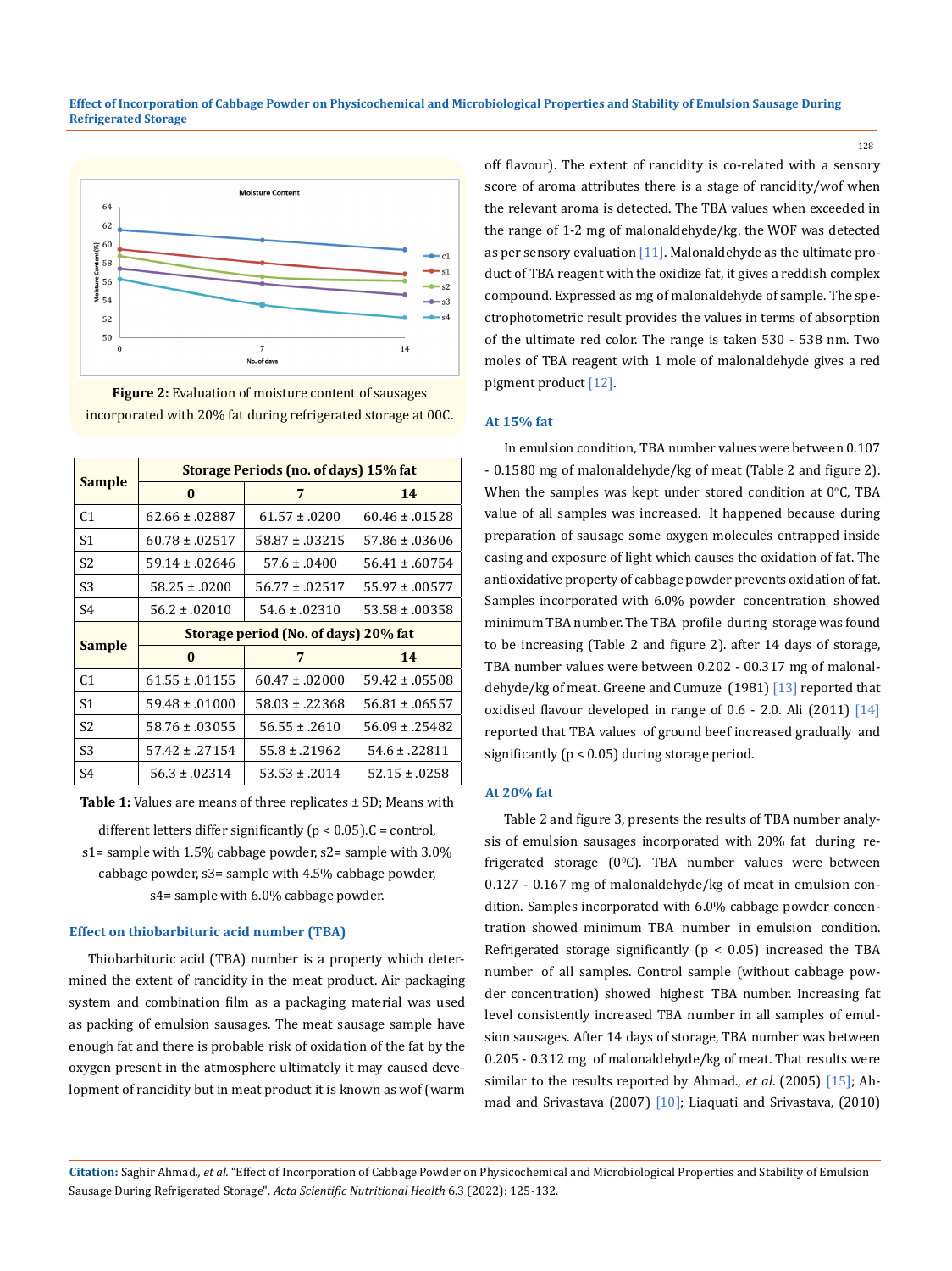[17]. However iin both levels of fat, the values of TBA number were under safe limit on the 14 day of storage. Previous reports indicated that the meat samples containing TBA numbers from 0.5 to 1 possess no off odour [18], additionally Watts (1962) [19] reported that values of TBA number of 1-2 mg/kg of malonaldehyde was the minimum detectable level for oxidized flavour in beef and its products for an inexperienced panel [20] Figures indicates the TBA number of emulsion sausages with the help of regression analysis, when they are kept under refrigerated storage at (00C) incorporated with 15% and 20% fat respectively.

| <b>Sample</b>  | Storage periods (no. of days) 15% fat |                     |                     |  |
|----------------|---------------------------------------|---------------------|---------------------|--|
|                | 0                                     | 7                   | 14                  |  |
| C <sub>1</sub> | $0.158 \pm .001$                      | $0.195 \pm 0.0058$  | $0.232 \pm .001$    |  |
| S1             | $0.115 \pm 0.0058$                    | $0.145 \pm 0.0050$  | $0.185 \pm 0.063$   |  |
| S2             | $0.115 \pm 0.0624$                    | $0.136 \pm 0.01$    | $0.168 \pm 0.0071$  |  |
| S3             | $0.107 \pm 0.026$                     | $0.127 \pm .002$    | $0.158 \pm 0.0121$  |  |
| S4             | $0.101 \pm 0.0050$                    | $0.118 \pm 0.001$   | $0.147 \pm 0.010$   |  |
|                | Storage Periods (no. of days) 20% fat |                     |                     |  |
|                |                                       |                     |                     |  |
| <b>Sample</b>  | 0                                     | 7                   | 14                  |  |
| C <sub>1</sub> | $0.167 \pm 00000$                     | $0.205 \pm .02994$  | $0.229 \pm 0.01646$ |  |
| S <sub>1</sub> | $0.145 \pm .03522$                    | $0.16 \pm 0.0100$   | $0.22 \pm 0.02914$  |  |
| S2             | $0.143 \pm 0.04071$                   | $0.139 \pm .01819$  | $0.182 \pm 0.01242$ |  |
| S <sub>3</sub> | $0.127 \pm 0.02858$                   | $0.146 \pm 0.01159$ | $0.174 \pm 0.02623$ |  |

**Table 2:** Values are means of three replicates ± SD; Means with different letters differ significantly ( $p < 0.05$ ). C = control,

s1= sample with 1.5% cabbage powder, s2= sample with 3.0% cabbage powder, s3= sample with 4.5% cabbage powder, s4= sample with 6.0% cabbage powder.







129

**Figure 4:** Evaluation of TBA number of sausages incorporated with 20% fat during refrigerated storage at 00C.

#### **Effect on pH value**

The pH value is an important physicochemical characteristic to determine the shelf life and quality of the food products. The food products with low pH are least susceptible for microbial growth. The pH of meat products also affects the sensory characteristics. The acceptable limit of pH for meat consumption lies between slightly acidic to neutral pH value.

## **At 15% fat**

The sausage sample (15% fat) was found to have pH values in the range of  $5.71 - 5.85$  at  $0<sup>th</sup>$  day (Table 3 and figure). Effect of refrigerated storage was determined at 0°C, consistently decrease in pH was noted when the observation was made periodically after 7<sup>th</sup> day. The reduction in pH was due to formation of free fatty acids and carbonyl compounds as a result of oxidation of fat and protein and also micro-organism metabolise carbon compounds in acids. Refrigerated storage significantly ( $p < 0.05$ ) reduced the pH of emulsion sausages. It was noted that in case of sausage sample treated with different concentration of cabbage powder decrease in pH during storage was less as compared to their controlled sample due to antioxidative and antimicrobial property of cabbage powder. At the 14 days of storage pH values were found to be between 5.75 - 5.95.

#### **At 20% fat**

pH values of all samples were found between 5.75 - 5.98 just after product preparation of samples (Table 3, figure). Incorporation with different concentration of cabbage powder significantly (p < 0.05) affected the pH of sausage sample. During refrigerated storage at  $0^{\circ}$ C, pH values were found to significantly (p < 0.05)

**Citation:** Saghir Ahmad*., et al.* "Effect of Incorporation of Cabbage Powder on Physicochemical and Microbiological Properties and Stability of Emulsion Sausage During Refrigerated Storage". *Acta Scientific Nutritional Health* 6.3 (2022): 125-132.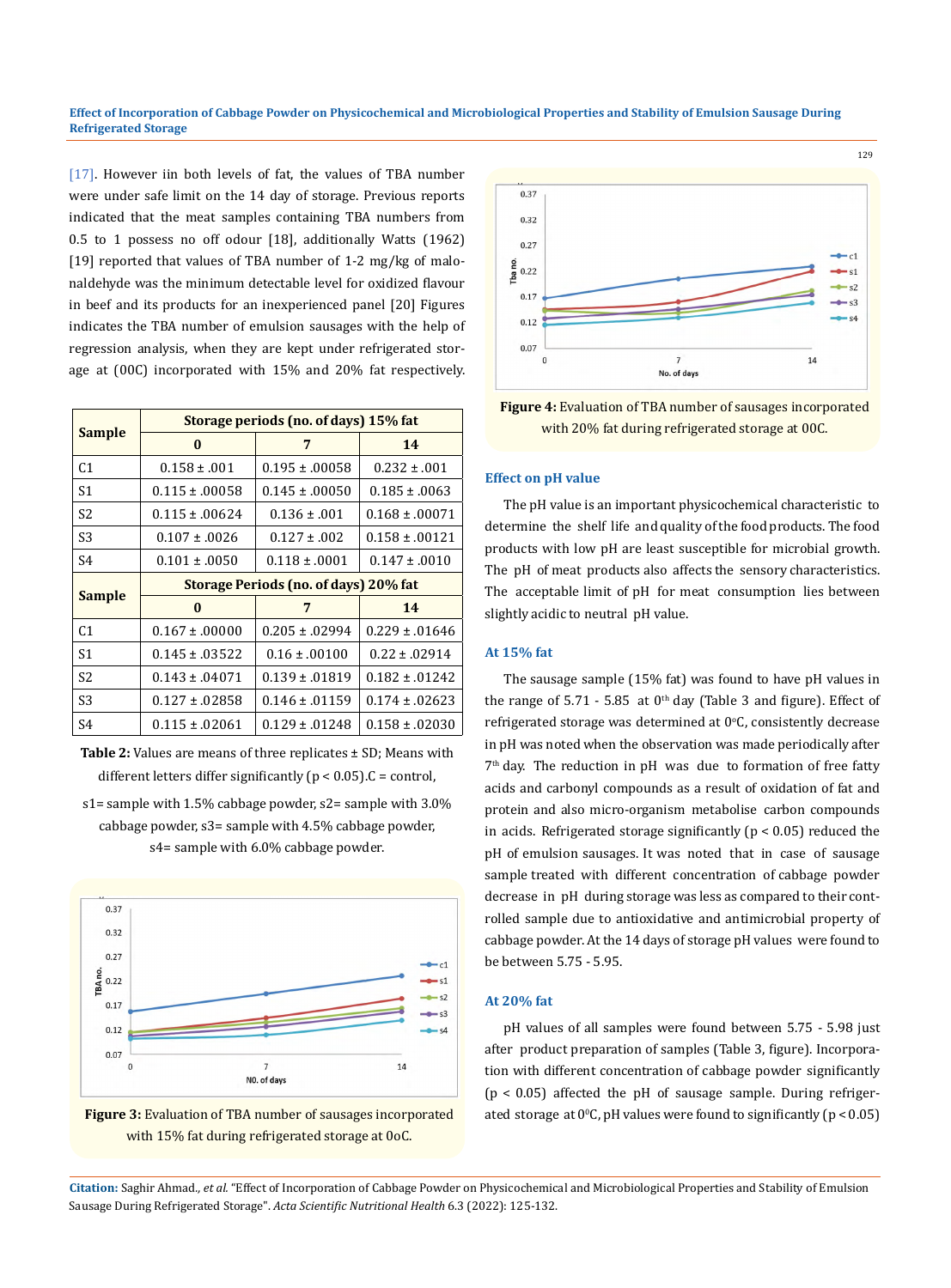decrease. At the 14 days of storage pH values were found to be between 5.84 - 5.94 Increasing the fat level from 15 to 20% increased the pH due to formation of more fatty acids of all sample and that are in agreement with the results of studies conducted by Ahmad, 2005; Liaquati and Srivastava, 2010; Olivares., *et al*. 2010.

| <b>Sample</b>  | Storage Periods (no. of days) 15% fat |                   |                    |  |
|----------------|---------------------------------------|-------------------|--------------------|--|
|                | $\bf{0}$                              | 7                 | 14                 |  |
| c1             | $5.71 \pm .02261$                     | $5.73 \pm .11408$ | $5.78 \pm .00551$  |  |
| s1             | $5.73 \pm .00892$                     | $5.76 \pm 0.0100$ | $5.79 \pm 0.0100$  |  |
| s2             | $5.79 \pm 0.0777$                     | $5.83 \pm .04965$ | $5.85 \pm .00252$  |  |
| s3             | $5.81 \pm .00503$                     | $5.86 \pm .00902$ | $5.88 \pm 0.02126$ |  |
| s4             | $5.85 \pm .00302$                     | $5.88 \pm 0.0709$ | $5.95 \pm .01021$  |  |
| <b>Sample</b>  | Storage Periods (no. of days) 20% fat |                   |                    |  |
|                | $\bf{0}$                              | 7                 | 14                 |  |
| c <sub>1</sub> | $5.75 \pm .01000$                     | $5.78 \pm .12082$ | $5.84 \pm 0.0000$  |  |
| s1             | $5.78 \pm 0.0577$                     | $5.81 \pm .02309$ | $5.87 \pm .15617$  |  |
| s2             | $5.85 \pm .00577$                     | $5.86 \pm .01155$ | $5.88 \pm .04041$  |  |
| s3             | $5.89 \pm .01000$                     | $5.91 \pm .08145$ | $5.94 \pm 0.3606$  |  |
| s4             | $5.91 \pm .00302$                     | $5.93 \pm 0.0709$ | $5.98 \pm 0.01021$ |  |

**Table 3:** Values are means of three replicates ± SD; Means with different letters differ significantly ( $p < 0.05$ ). C = control, s1= sample with 1.5% cabbage powder, s2= sample with 3.0% cabbage

powder, s3= sample with 4.5% cabbage powder, s4= sample with 6.0% cabbage powder.



**Figure 5:** Evaluation of pH of sausages incorporated with 15% fat during refrigerated storage at 0oC.



**Figure 6:** Evaluation of pH of sausages incorporated with 20% fat during refrigerated storage at 0oC.

## **Microbiological characteristics**

#### **Total plate counts**

TPC of all samples of emulsion sausages was determined periodically after every 7 days during refrigerated storage. The table 4 present the result of TPC of sausage sample. In fresh condition the TPC of the samples expressed in log cfu/g was found in the range of 2.367 - 3.276 cfu/g. Effect of storage was noted on the values of TPC (log cfu/g), after 14 days the result showed that the TPC values in between 3.321 - 4.63 in log cfu/g. The sausage sample were in still in edible condition. The marginal limit for TPC of sample had reached at TPC of  $10^7$ /g, it would have spoiled but due to lockdown period study was stopped after 14 days and the sample were found in better condition.

| <b>Sample</b>  | Storage Periods (no. of days) 15% fat        |                    |                    |  |
|----------------|----------------------------------------------|--------------------|--------------------|--|
|                | $\bf{0}$                                     | 7                  | 14                 |  |
| c1             | $2.367 \pm .00577$                           | $2.372 \pm .01155$ | $3.321 \pm .02517$ |  |
| s1             | $2.360 \pm .57303$                           | $2.492 \pm .00577$ | $3.350 \pm .00153$ |  |
| s2             | $2.357 \pm 0.0076$                           | $2.620 \pm .00153$ | $3.379 \pm 0.0058$ |  |
| s3             | $2.355 \pm .00126$                           | $3.320 \pm .00071$ | $3.390 \pm 0.0098$ |  |
| s4             | $2.352 \pm .00210$                           | $3.569 \pm 0.0105$ | $4.630 \pm .00059$ |  |
| <b>Sample</b>  | <b>Storage Periods (no. of days) 20% fat</b> |                    |                    |  |
|                | $\bf{0}$                                     | 7                  | 14                 |  |
| c <sub>1</sub> | $2.369 \pm .00577$                           | $2.375 \pm .01155$ | $3.223 \pm .02517$ |  |
| s1             | $2.495 \pm .57303$                           | $2.575 \pm .00577$ | $3.360 \pm 0.0153$ |  |
| s2             | $2.565 \pm 0.0076$                           | $2.641 \pm 0.0153$ | $3.705 \pm .00058$ |  |
| s3             | $2.658 \pm .00126$                           | $2.695 \pm .00071$ | $3.863 \pm 0.0098$ |  |
| s4             | $3.190 \pm 0.0210$                           | $3.769 \pm 0.0105$ | $4.889 \pm 0.0059$ |  |

**Table 4:** Values are means of three replicates ± SD; Means with different letters differ significantly ( $p < 0.05$ ). C = control, s1= sample with 1.5% cabbage powder, s2= sample with 3.0% cabbage powder, s3= sample with 4.5% cabbage powder, s4= sample with 6.0% cabbage powder.

**Citation:** Saghir Ahmad*., et al.* "Effect of Incorporation of Cabbage Powder on Physicochemical and Microbiological Properties and Stability of Emulsion Sausage During Refrigerated Storage". *Acta Scientific Nutritional Health* 6.3 (2022): 125-132.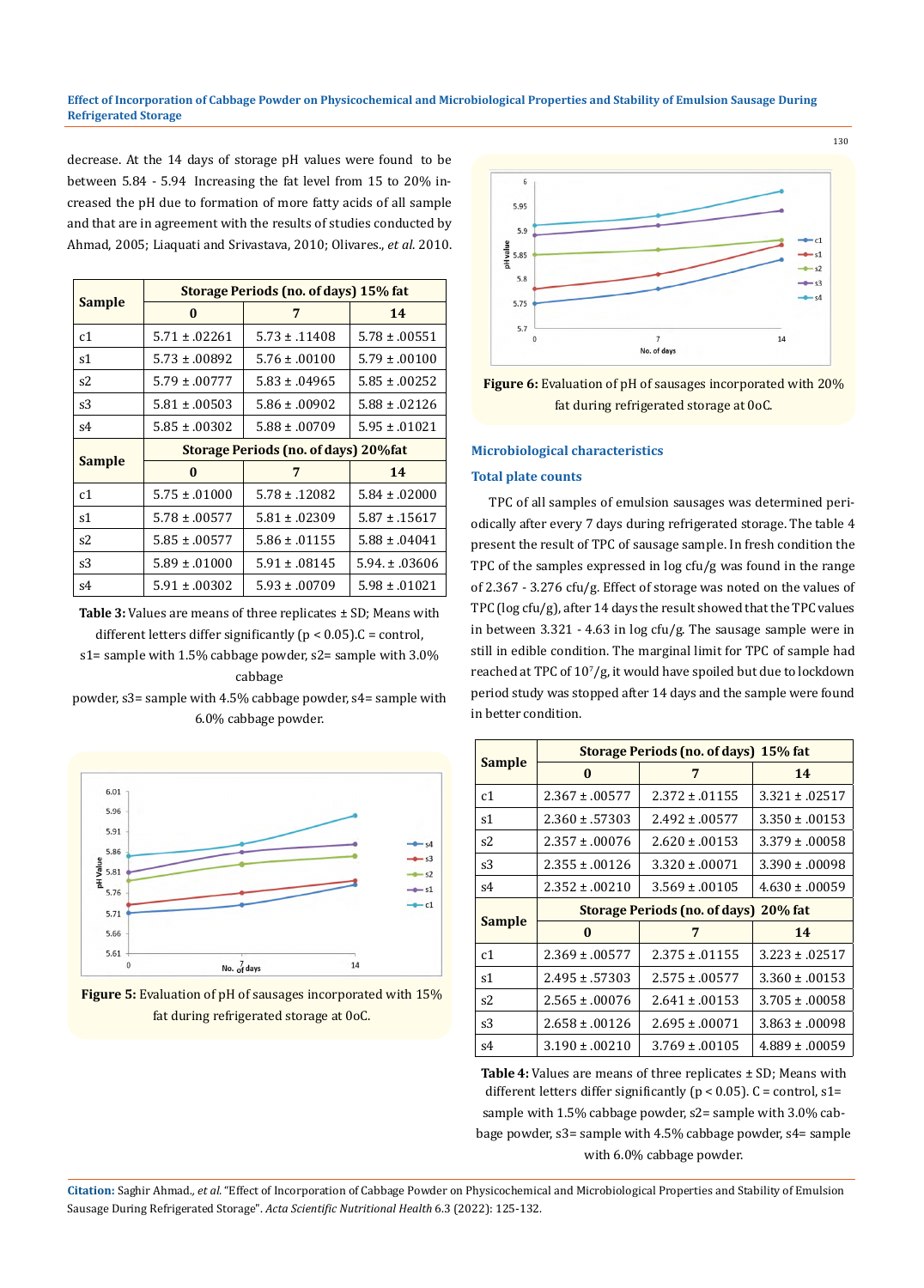#### **Conclusion**

Incorporation of cabbage powder brought improved in the nutrition value of the emulsion sausage. Nutritional value was supported by dietary fibers and flavonoids (antioxidants) in the cabbage. Texture of the product remains unaffected by incorporation of cabbage powder. Slight effect of incorporation of cabbage was noted on moisture content of the sausages but however did not make any hurdle in emulsion making. People who make choice of sausage consumption these products will minimize the constipation and hence several coronary disease. Expected shelf life of sausage may be more what it has been reported.

### **Acknowledgements**

The authors thank to the Department of Post Harvest Engineering and Technology of Aligarh Muslim University for providing excellent laboratory facility and cordial environment to complete the experimental work. I would like also thanks to my Supervisor Prof. Saghir Ahmad Sir, his untiring guidance and support during experimental work. And also thanks my elder brother Mohd Shuaib Nazim and research scholar Mohd Shyeeb Ahmad Bhatt for their support and guidance.

## **Bibliography**

- 1. [Martin WO and Andreas PFH. "Metabolic Effects of Dietary Fi](https://doi.org/10.1093/jn/138.3.439)[ber Consumption and Prevention of Diabetes".](https://doi.org/10.1093/jn/138.3.439) *Journal of Nutrition* [138 \(2008\): 439-442.](https://doi.org/10.1093/jn/138.3.439)
- 2. [Singh Sp and Grange T. "Measuring pathways to care in first](https://doi.org/10.1016/j.schres.2005.09.018)[episode psychosis: A systematic review".](https://doi.org/10.1016/j.schres.2005.09.018) *Schizophrenia Research* [81.1 \(2006\): 75-82.](https://doi.org/10.1016/j.schres.2005.09.018)
- 3. [CHENEY G. "Rapid healing of peptic ulcers in patients receiv](http://www.ncbi.nlm.nih.gov/pmc/articles/pmc1643665/)[ing fresh cabbage juice".](http://www.ncbi.nlm.nih.gov/pmc/articles/pmc1643665/) *California Medicine* 70.1 (1949): 10- [15.](http://www.ncbi.nlm.nih.gov/pmc/articles/pmc1643665/)
- 4. Hirohisa Suido., *et al*[. "A Mixed Green Vegetable and Fruit Bev](https://doi.org/10.1021/jf0116698)[erage Decreased the Serum Level of Low-Density Lipoprotein](https://doi.org/10.1021/jf0116698)  [Cholesterol in Hypercholesterolemic Patients".](https://doi.org/10.1021/jf0116698) *Journal of Agri[cultural and Food Chemistry](https://doi.org/10.1021/jf0116698)* 50.11 (2002): 3346-3350.
- 5. Mathias Wennberg., *et al*[. "Changes in carbohydrate and gluco](https://doi.org/10.1016/j.foodchem.2004.11.057)[sinolate composition in white cabbage \(Brassica oleracea var.](https://doi.org/10.1016/j.foodchem.2004.11.057)  [capitata\) during blanching and treatment with acetic acid".](https://doi.org/10.1016/j.foodchem.2004.11.057)  *Food Chemistry* [95 \(2006\): 226-236.](https://doi.org/10.1016/j.foodchem.2004.11.057)
- 6. [Yangilar F. "The Application of Dietary Fibre in Food Industry:](https://www.researchgate.net/publication/292391065_The_application_of_dietary_fibre_in_foo%20d_industry_Structural_features_effects_on_health_and_definition_obtaining_and_analysis_of_diet%20ary_fibre_A_review)  [Structural Features, Effects on Health and Definition, Obtain](https://www.researchgate.net/publication/292391065_The_application_of_dietary_fibre_in_foo%20d_industry_Structural_features_effects_on_health_and_definition_obtaining_and_analysis_of_diet%20ary_fibre_A_review)[ing and Analysis of Dietary Fibre: A Review".](https://www.researchgate.net/publication/292391065_The_application_of_dietary_fibre_in_foo%20d_industry_Structural_features_effects_on_health_and_definition_obtaining_and_analysis_of_diet%20ary_fibre_A_review) *Journal of Food [and Nutrition Research](https://www.researchgate.net/publication/292391065_The_application_of_dietary_fibre_in_foo%20d_industry_Structural_features_effects_on_health_and_definition_obtaining_and_analysis_of_diet%20ary_fibre_A_review)* 1 (2013): 13-23.
- 7. Field A. Discovering statistics using SPSS. (2nd edn) SAGE pubications, India. Ranganna S (1994) Handbook of Analysis and Quality control for fruit and vegetable products. (2nd edn) Tata McGraw-Hill Publishing company limited, New Delhi, India (2005).
- 8. Cumby N., *et al*[. "Antioxidant activity and water holding ca](https://www.sciencedirect.com/science/article/abs/pii/S0308814607012964)[pacity of canola protein hydrolysates".](https://www.sciencedirect.com/science/article/abs/pii/S0308814607012964) *Food Chemistry* 109.1 [\(2008\): 144-148.](https://www.sciencedirect.com/science/article/abs/pii/S0308814607012964)
- 9. [Davidson PM and AS Naidu. "Natural food antimicrobial sys](https://doi.org/10.1016/j.foodchem.2007.12.039)[tems". CRC Press, Boca Raton, FL, USA \(2000\): 265-294.](https://doi.org/10.1016/j.foodchem.2007.12.039)
- 10. [Ahmad and Srivastava. "Conducted studies on Quality and](https://www.researchgate.net/publication/51778094_Quality_and_shelf_life_evaluation_of_fer)  [shelf life evaluation of fermented sausages of buffalo meat](https://www.researchgate.net/publication/51778094_Quality_and_shelf_life_evaluation_of_fer)  [with different levels of heart and fat".](https://www.researchgate.net/publication/51778094_Quality_and_shelf_life_evaluation_of_fer) *Meat Science* 75.4 [\(2007\): 603-609.](https://www.researchgate.net/publication/51778094_Quality_and_shelf_life_evaluation_of_fer)
- 11. Olivares A., *et al*[. "Sensory acceptability of slow fennented sau](https://pubmed.ncbi.nlm.nih.gov/20510528/)[sages based on fat content and ripening time".](https://pubmed.ncbi.nlm.nih.gov/20510528/) *Meat Science* [86.2 \(2010\): 251-257.](https://pubmed.ncbi.nlm.nih.gov/20510528/)
- 12. Poste LM., *et al*[. "Sensory aroma scores and TBA values as in](https://onlinelibrary.wiley.com/doi/abs/10.1111/j.1365-2621.1986.tb11192.x)[dices of warmed-over flavour in pork".](https://onlinelibrary.wiley.com/doi/abs/10.1111/j.1365-2621.1986.tb11192.x) *Journal of Food Science* [51 \(1986\): 886-888.](https://onlinelibrary.wiley.com/doi/abs/10.1111/j.1365-2621.1986.tb11192.x)
- 13. Crawford David L., *et al*[. "Acute toxicity of malonaldehyde".](https://www.sciencedirect.com/science/article/abs/pii/0041008X65900086)  *[Toxicology and Applied Pharmacology](https://www.sciencedirect.com/science/article/abs/pii/0041008X65900086)* 7.6 (1965): 826-832.
- 14. [Greene BE and Cumuze TH. "Relationship between the TBA](https://doi.org/10.1111/j.1365-2621.1982.tb11025.x)  [number and inexperienced panelists assessments of oxidized](https://doi.org/10.1111/j.1365-2621.1982.tb11025.x)  flavor in cooked beef". *[Journal of Food Science](https://doi.org/10.1111/j.1365-2621.1982.tb11025.x)* 47.1 (1982): 52- [54.](https://doi.org/10.1111/j.1365-2621.1982.tb11025.x)
- 15. [Ali Rehab FM. "Antioxidative effects of pomposia extract, on](https://dx.doi.org/10.3923/ajft.2011.52.62)  [lipid oxidation and quality of ground beef during refrigerated](https://dx.doi.org/10.3923/ajft.2011.52.62)  storage". *[American Journal of Food Technology](https://dx.doi.org/10.3923/ajft.2011.52.62)* 6.1 (2011): 52- [62.](https://dx.doi.org/10.3923/ajft.2011.52.62)
- 16. Ahmad S., *et al*[. "Effect of curing, antioxidant treatment, and](https://doi.org/10.1081/JFP-200048028)  [smoking of buffalo meat on pH, total plate count, sensory char](https://doi.org/10.1081/JFP-200048028)[acteristics, and shelf life during refrigerated storage".](https://doi.org/10.1081/JFP-200048028) *Interna[tional Journal of Food Properties](https://doi.org/10.1081/JFP-200048028)* 8.1 (2005): 139-150.
- 17. S Liaquati and P Srivastava. "Studies on quality and shelf life evaluation of buffalo meat sausages, utilization of byproducts for value addition and improve meat process economy". LAP Lambert Academic publishing, Germany (2010).
- 18. Tarladgis BG., *et al*[. "A distillation method for quantitative de](https://link.springer.com/article/10.1007/BF02630824)[termination of malonaldehyde in rancid foods".](https://link.springer.com/article/10.1007/BF02630824) *Journal of the [American Oil Chemists Society](https://link.springer.com/article/10.1007/BF02630824)* 37.1 (1960): 44-48.

**Citation:** Saghir Ahmad*., et al.* "Effect of Incorporation of Cabbage Powder on Physicochemical and Microbiological Properties and Stability of Emulsion Sausage During Refrigerated Storage". *Acta Scientific Nutritional Health* 6.3 (2022): 125-132.